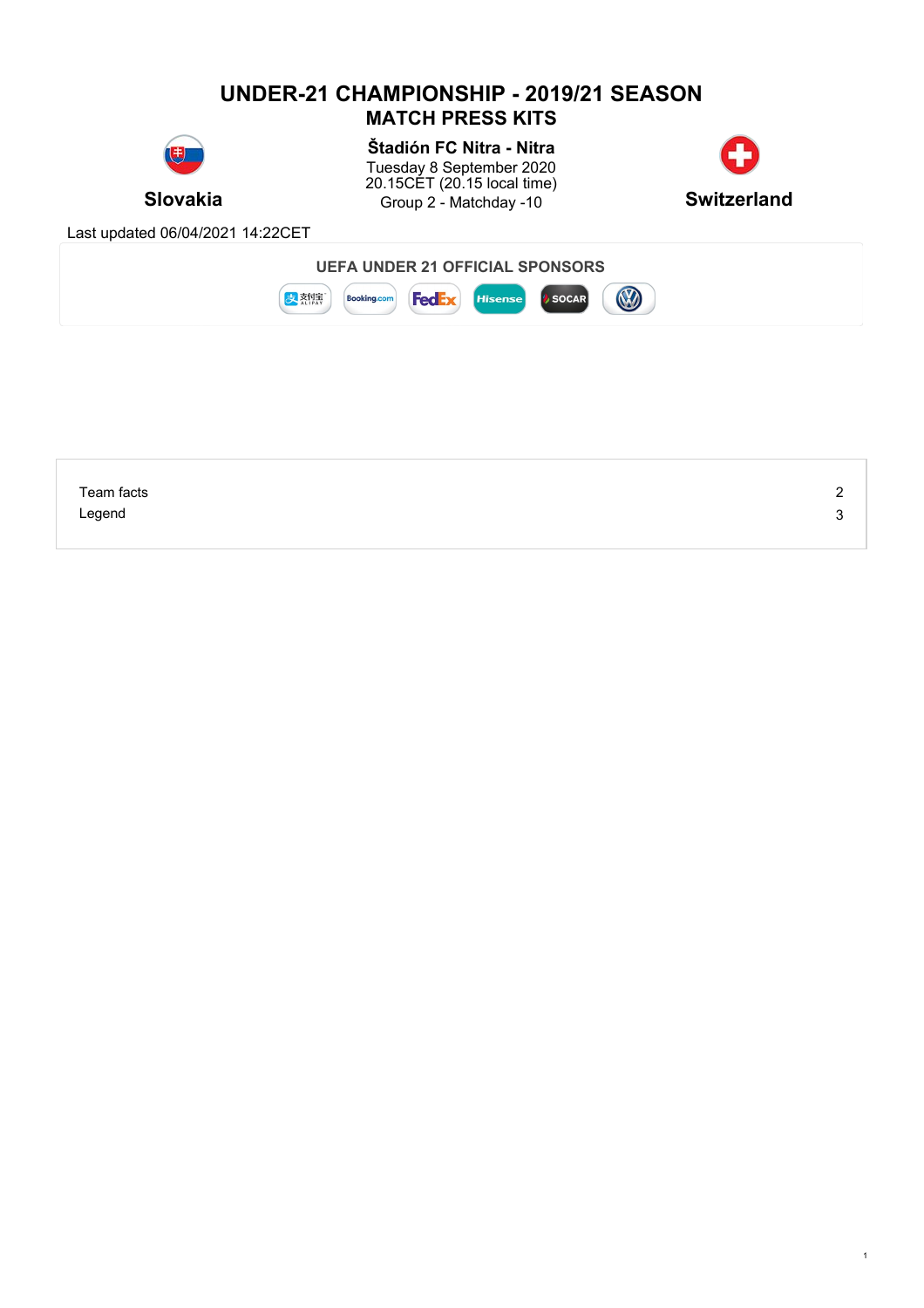2

# **Team facts**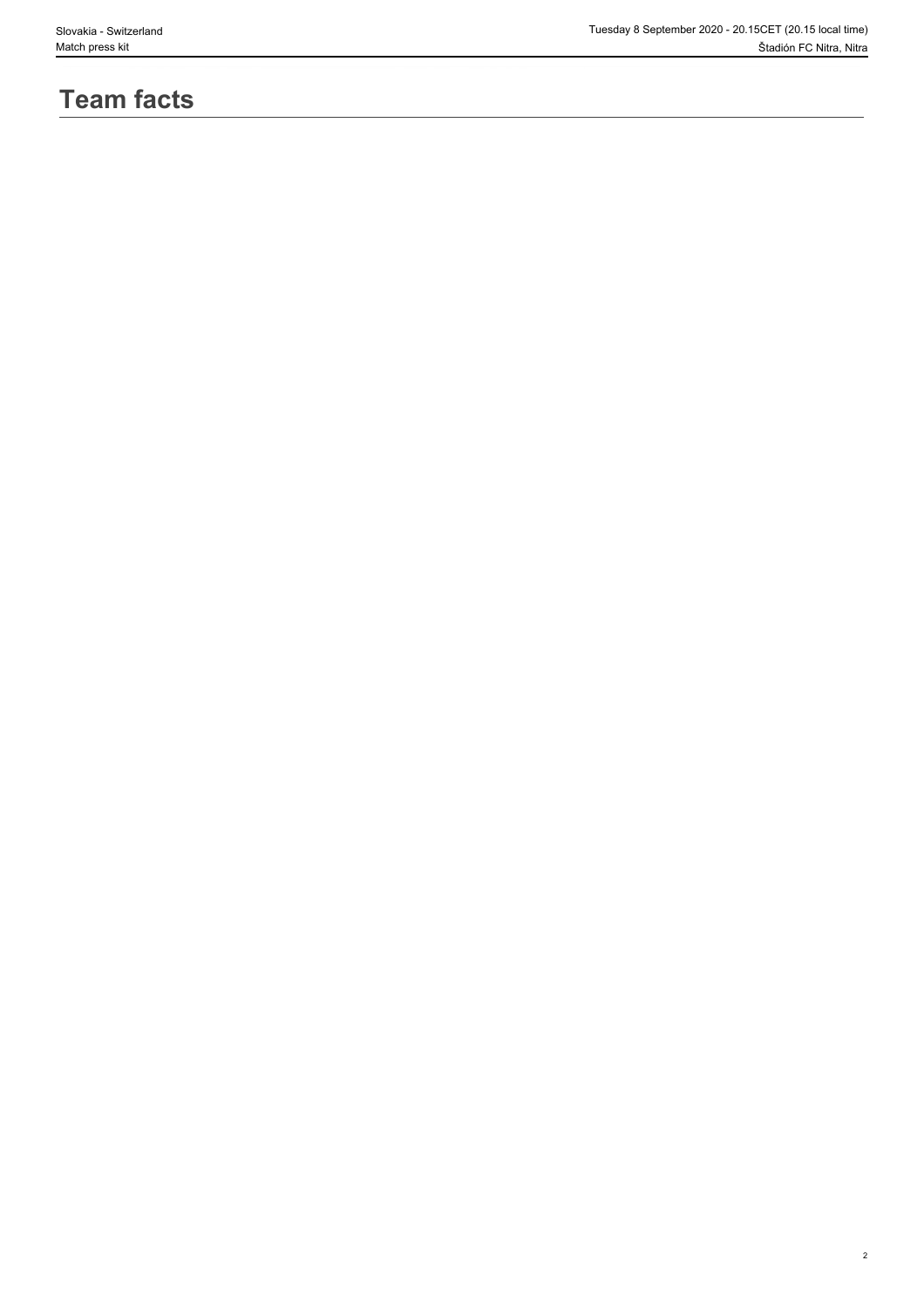# **Legend**

## **:: Squad list**

**No:** number **DoB:** date of birth **Qual:** qualifying **FT:** final tournament **Pld:** played **Gls:** goals **Overall U21:** all-time qualifying and final tournament data

## **:: Match officials**

**Nat:** nationality **DoB:** date of birth

**Under-21:** Total matches officiated in the UEFA European U21 Championship including all qualifying round matches. Matches as the fourth official are not included in these statistics. These are the official statistics considered valid for communicating official records in the competition.

**UEFA:** Total matches officiated in all UEFA competitions including all qualifying round matches. Matches where the official has acted as the fourth official are not included in these statistics. These are the official statistics considered valid for communicating official records in the competition.

#### **:: Group statistics/Tournament schedule**

**Pos:** position **Pld:** played **W:** won **D:** drawn **L:** lost **GF:** goals for **GA:** goals against **Pts:** points

#### **:: NOTE: All-time statistics**

Goals totals include the outcome of disciplinary decisions (eg. match forfeits when a 3-0 result is determined). Goals totals do not include goals scored from the penalty mark during a penalty shoot-out.

# **Competitions**

**UCL**: UEFA Champions League **ECCC**: European Champion Clubs' Cup **UEL**: UEFA Europa League **UCUP**: UEFA Cup **UCWC**: UEFA Cup Winners' Cup **SCUP**: UEFA Super Cup **UIC**: UEFA Intertoto Cup **ICF**: Inter-Cities Fairs Cup

## **Club competitions National team competitions**

| <b>EURO:</b> UEFA European Football Championship |  |
|--------------------------------------------------|--|
| <b>WC: FIFA World Cup</b>                        |  |
| <b>CONFCUP: FIFA Confederations Cup</b>          |  |
| <b>FRIE:</b> Friendly internationals             |  |
| <b>U21FRIE:</b> Under-21 friendly internationals |  |
| U21: UEFA European Under-21 Championship         |  |
| U17: UEFA Under-17 Championship                  |  |
| U16: UEFA European Under-16 Championship         |  |
| U19: UEFA Under-19 Championship                  |  |
| U18: UEFA European Under-18 Championship         |  |
| <b>WWC: FIFA Women's World Cup</b>               |  |
| <b>WEURO: UEFA European Women's Championship</b> |  |
| <b>Other abbreviations</b>                       |  |

# **Competition stages**

| <b>F</b> : Final                   | <b>GS:</b> Group stage             | (aet): After extra time                            | pens: Penalties               |
|------------------------------------|------------------------------------|----------------------------------------------------|-------------------------------|
| <b>GS1:</b> First group stage      | <b>GS2: Second group stage</b>     | <b>No.: Number</b>                                 | og: Own goal                  |
| <b>3QR:</b> Third qualifying round | <b>R1:</b> First round             | ag: Match decided on away                          | P: Penalty                    |
| R2: Second round                   | <b>R3:</b> Third round             | qoals                                              | agg: Aggregate                |
| R4: Fourth round                   | <b>PR:</b> Preliminary round       | <b>PId:</b> Matches played                         | AP: Appearances               |
| <b>SF: Semi-finals</b>             | <b>QF: Quarter-finals</b>          | <b>Pos.: Position</b>                              | <b>Comp.: Competition</b>     |
| $R16$ : round of 16                | <b>QR:</b> Qualifying round        | <b>Pts: Points</b>                                 | <b>D</b> : Drawn              |
| R32: Round of 32                   | <b>1QR:</b> First qualifying round | R: Sent off (straight red card) DoB: Date of birth |                               |
| <b>1st:</b> first leg              | <b>2QR:</b> Second qualifying      | <b>Res.: Result</b>                                | <b>ET:</b> Extra Time         |
|                                    | round                              | sg: Match decided by silver                        | <b>GA:</b> Goals against      |
| 2nd: second leg                    | FT: Final tournament               | goal                                               | t: Match decided by toss of a |
| PO: Play-off                       | <b>ELITE:</b> Elite round          |                                                    | coin                          |
| <b>Rep: Replay</b>                 | 3rdPO: Third-place play-off        | <b>GF: Goals for</b>                               | <b>W</b> : Won                |
| PO - FT: Play-off for Final        | <b>GS-FT:</b> Group stage – final  | gg: Match decided by golden Y: Booked              |                               |
| Tournament                         | tournament                         | goal                                               | $L:$ Lost                     |
|                                    |                                    | Y/R: Sent off (two yellow                          | Nat.: Nationality             |
|                                    |                                    | cards)                                             | N/A: Not applicable           |

**f**: Match forfeited